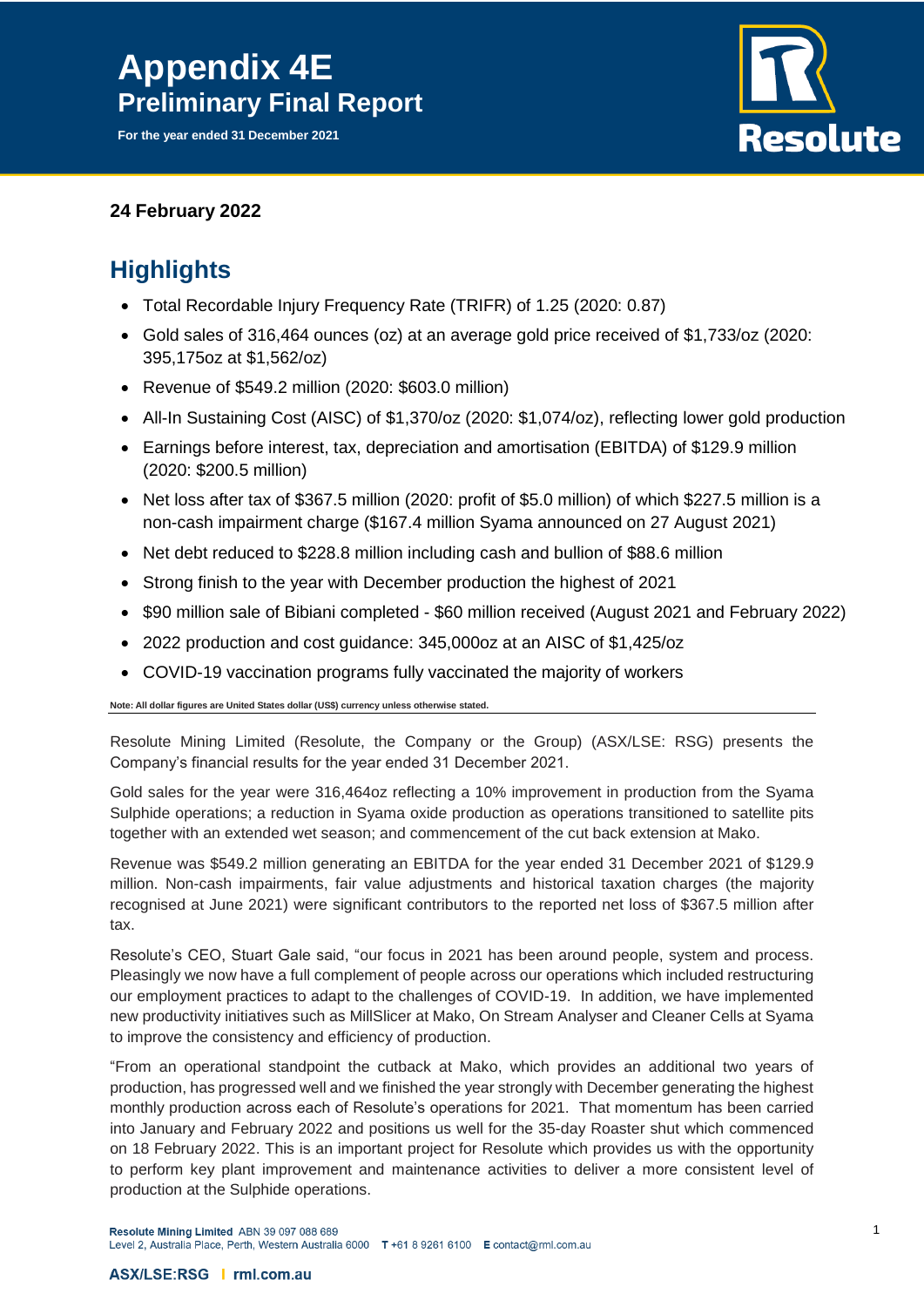**For the year ended 31 December 2021**



"The sale of the Bibiani Gold Mine in Ghana was completed during the year for total consideration of \$90 million. \$30 million was received in 2021, the second \$30 million tranche was received on 22 February 2022 with the balance receivable on 19 August 2022. Proceeds from this transaction, together with other asset sales, will be applied to reduce debt and strengthen our balance sheet.

"Near mine exploration activity continued during 2021 resulting in a recently announced 40% increase to the Mineral Resource Estimation for the Tabakoroni deposit. Successful Oxide drilling programs were completed, resulting in mining commencing at the Beta pit and additional prospects identified for future drilling. Our exploration focus will ensure that we explore and capitalise on our existing asset base.

"I would also like to take this opportunity to thank our Teams for their support and contribution as we have implemented a number of initiatives across our operations to safely improve performance while successfully managing COVID-19 and maintaining production."

## **Sustainability**

Resolute's TRIFR at 31 December 2021 increased to 1.25 predominantly driven by an increase in hand and finger injuries. Improving safe systems of work and related training remains key to managing the health, safety and wellbeing of the workforce. Initiatives supporting this include Critical Hazard Management Standards implementation and delivery of high-risk training to embed Resolute's safe systems of work.

In 2021, Resolute partnered with the governments of both Mali and Senegal to source COVID-19 vaccines and has vaccinated approximately 2,000 employees and contractors, representing the majority of the operational workforce.

Resolute supports local communities to deliver education, health, livelihood, and economic value creation initiatives. This commitment also applies to environmental stewardship and Resolute continues, in partnership with stakeholders, to manage various conservation and biodiversity programs to protect critical habitat and priority species over the long-term.

### **Operations Review**

### **Syama Sulphide Operations, Mali**

The Syama sulphide circuit delivered gold production of 135,618oz during 2021 at an AISC of \$1,406/oz, a 10% increase in production compared to 2020 and 4% reduction in AISC. Underground mining operations successfully transitioned to owner-operator during the second half of the year. Ore mined increased to 2.2 million tonnes (Mt), 6% higher than the prior year. Milled tonnages increased to 2.1Mt with record roaster throughput during the year, reflecting continuous process system improvements including installing the On Stream Analyser and Flotation Cleaner Cells.

Sulphide gold production was impacted by unplanned maintenance issues, particularly in the crushing and milling circuits. Improvements in December production have continued into January and February 2022, ahead of the 35-day Sulphide shutdown, which is expected to deliver improved plant availability and operational performance.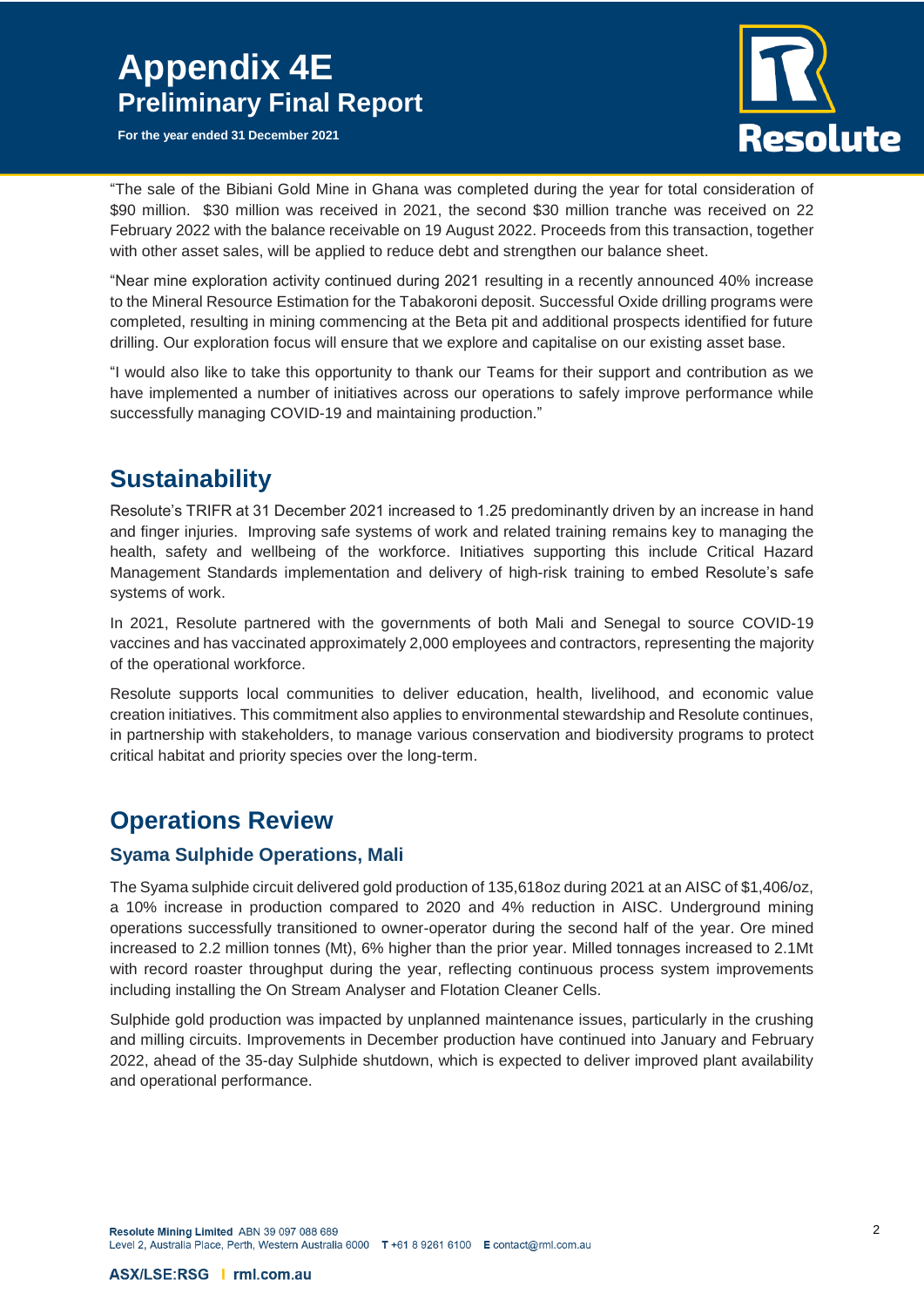**For the year ended 31 December 2021**



#### **Syama Oxide Operations, Mali**

Gold production from the oxide circuit for 2021 was 57,036oz at an AISC of \$1,501/oz. Mining was impacted by a prolonged wet season which impacted pit access and haulage, together with mining of lower grade ore. Despite this, ore mined increased from 2020 to 1.35 Mt. Oxide mining transitioned to multiple pit operations during the December quarter with material coming from Tabakoroni Splay pit and the commencement of Beta pit to the north of Syama. Oxide operations recording increased recoveries and production during December due to higher grade ore being mined from Beta.

#### **Mako Gold Mine, Senegal**

Gold production at Mako totalled 126,617oz for 2021 at an AISC of \$1,139/oz. Operations at Mako were in line with guidance for 2021, reflecting the cut back of the main pit, which is expected to be completed by the first quarter of 2022 and provide access to deeper ore and extend the mine life. The commissioning of the MillSlicer in the latter half of the year assisted in optimising mill throughput, resulting in the highest throughput of the year in the December quarter. Processing recoveries remained high at 92.2% during the year albeit during a cutback period where lower grade material was processed.

## **Financial Performance**

Revenue for 2021 was \$549.2 million from gold sales of 316,464oz at an average realised price of \$1,733/oz compared to the average spot price of \$1,800/oz. EBITDA for the Group was \$129.9 million in 2021. The reported net loss after tax was \$367.5 million, after non-cash impairment fair value adjustments and historical tax charges. The table below sets out a reconciliation of Group earnings for the year ended 31 December 2021.

| <b>Profit and Loss Analysis</b><br>(\$'000s)              | 2021<br><b>Group</b> | 2020<br><b>Group</b> |
|-----------------------------------------------------------|----------------------|----------------------|
| <b>Revenue</b>                                            | 549,242              | 602,985              |
| Cost of sales excluding depreciation and amortisation     | (324, 984)           | (301, 635)           |
| Royalties and other operating expenses                    | (59,066)             | (71, 339)            |
| Administration and other corporate expenses               | (16, 809)            | (18, 634)            |
| Exploration and business development expenditure          | (18, 484)            | (10, 910)            |
| <b>EBITDA</b>                                             | 129,899              | 200,467              |
| Depreciation and amortisation                             | (120, 993)           | (175, 331)           |
| Net interest and finance costs                            | (11, 741)            | (22, 522)            |
| Fair value movements and unrealised treasury transactions | (71, 955)            | 16,143               |
| Other                                                     | (3,481)              | (884)                |
| Impairment expense                                        | (227, 464)           |                      |
| Gain on disposal                                          | 2,707                | 41,475               |
| Net (loss)/profit before tax                              | (303, 028)           | 59,348               |
| Indirect tax expense                                      | (24, 760)            | (24, 308)            |
| Current Income tax (expense)/benefit                      | (37, 613)            | (12, 833)            |
| Deferred Income tax (expense)/benefit                     | (2,069)              | (17, 212)            |
| Reported net (loss)/profit after tax                      | (367, 471)           | 4,995                |

Note - 2020 comparative reflects the reclassification of NRV and inventory adjustments of \$47million, to align with the presentation in 2021

**Table 1: Financial Results for the year ended 31 December 2021**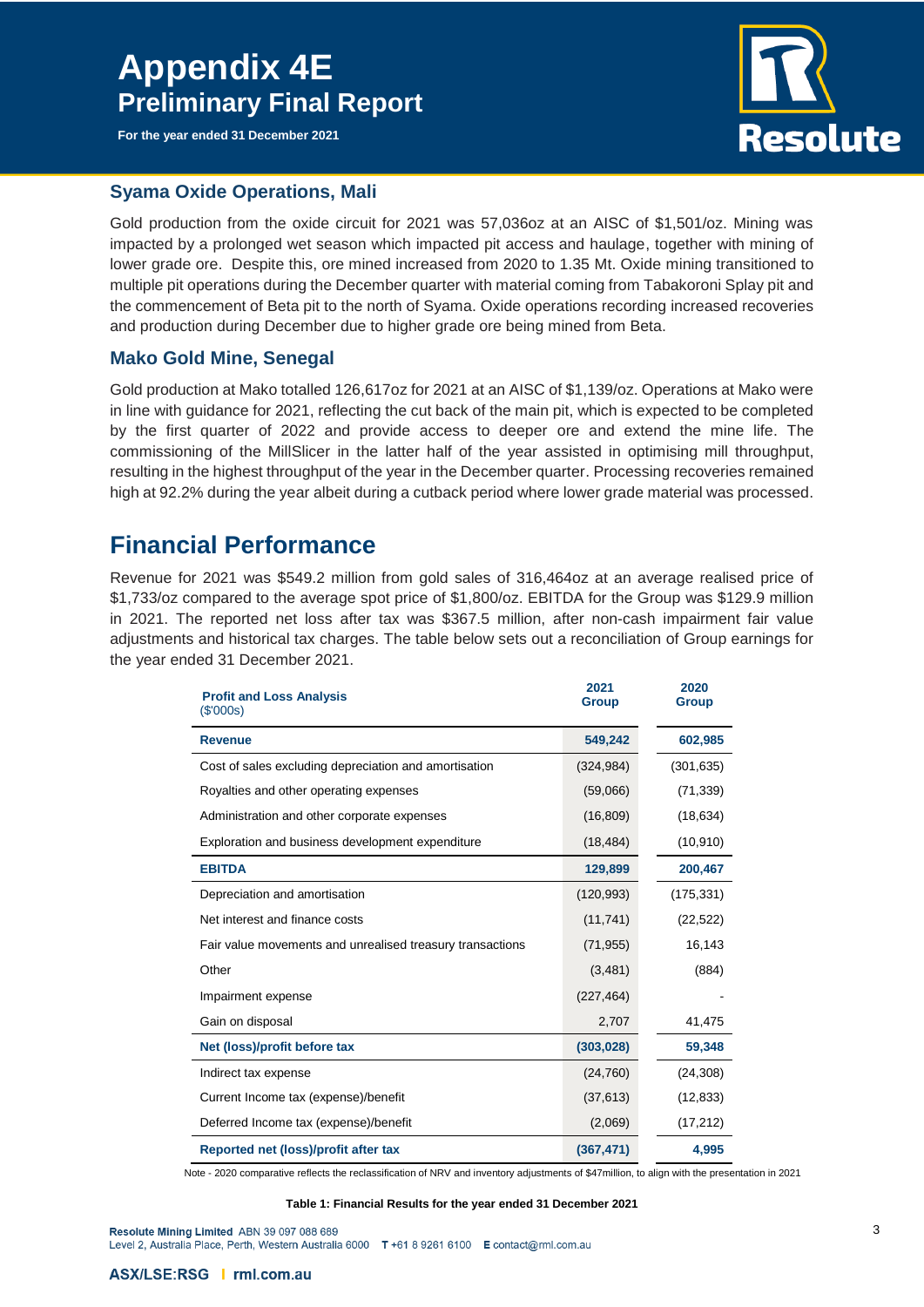**For the year ended 31 December 2021**



Key impacts on the financial performance during 2021 are set out below:

#### **Sale of Bibiani**

On 19 August 2021, Resolute completed the sale of the Bibiani Gold Mine to Asante Gold Corporation for \$90 million with \$30 million received upfront, \$30 million received on 22 February 2022 and the remaining \$30 million due twelve months following the date of completion (August 2022), a gain of \$2.7 million was recognised on this disposal.

#### **Impairment**

At 30 June 2021, Resolute recognised an impairment expense on the Syama cash generating unit (CGU) of \$167.4 million (refer to ASX announcement dated 27 August 2021). There is no additional impairment charge recognised on Syama at 31 December 2021.

At 31 December 2021, an impairment charge has been recognised on the Mako CGU of \$55 million as a result of the following:

- Reduction of the tax exoneration period at Mako from 7 to 5 years. Resolute is currently working on resolving this matter with the Senegalese government. Under the relevant accounting standards, in the absence of a resolution, Resolute is required to assume an exoneration period of 5 years.
- An increase in risk premiums that underpin the applicable discount rate used in the impairment assessment.

There is no impact to Resolute's mine plans, gold reserves and resources, or existing debt covenants. After recognising the impairment, the Group's carrying value of net assets at 31 December 2021 is \$425.6 million.

#### **Fair value movements and unrealised gains**

During the year, Resolute recognised \$44.3 million of net realisable value expense including \$16 million of non-cash write down of low-grade stockpiles at Mako. Additionally, \$26.7 million of non-cash foreign exchange movements.

#### **Tax**

During the year, Resolute closed out several historical tax matters in both Senegal and Mali with payments of \$9.0 million of withholding taxes incurred during the construction of Mako and the settlement of \$3.5 million relating to the acquisition of Tabakoroni.

Malian Tax Authorities offset carried forward VAT receivables, with tax assessments for the 2015 to 2017 years resulting in a reduction in the Malian VAT receivable balance of \$56.6 million. The corresponding provision for the same amount has also been reduced. This offset has also resulted in an additional \$21.0 million of historical Mali tax expenses which were previously classified as a contingent liability. Resolute continues to challenge these assessments.

The Senegal Ministry of Mines has recently advised that it had not granted the expected extension of the tax exoneration period from 5 years to 7 years ("Exoneration Extension"). Resolute is disputing this position and is firmly of the view that it has satisfied all relevant grounds for the Exoneration Extension to be granted, specifically the two year extension to the mine life.

Resolute is working with the Senegalese authorities to resolve this matter and has received confirmation from the Minister of Mines advising that he will review the Exoneration Extension. Notwithstanding this, as required under the relevant accounting standards, Resolute has recognised an expense of \$3.4 million for income tax to reflect the shortened tax exoneration period.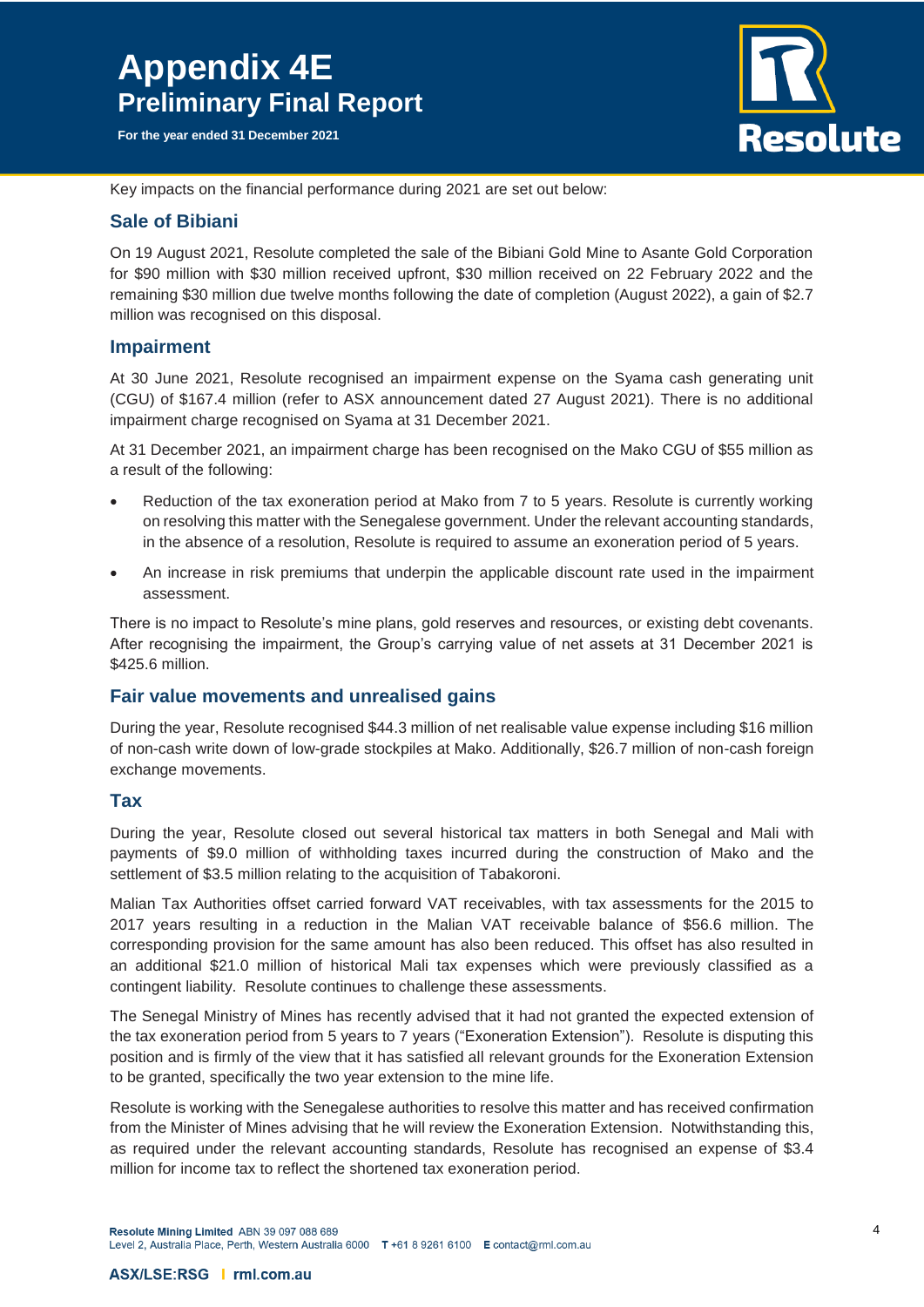**For the year ended 31 December 2021**



Resolute continues to work with its in-country tax and legal advisors to resolve additional contested tax claims of approximately \$10 million.

### **Financial Position**

Gross debt was reduced by 6% during 2021 to \$317.4 million after taking into account cash and bullion balances of \$88.6 million, net debt reduced to \$228.8 million. Figure 1 below provides a breakdown of Resolute's key cashflow movement for the year ended 31 December 2021.



**Figure 1: 2021 cash and bullion movements**

## **2022 Guidance**

As recently announced on 20 January 2022, Resolute is forecasting total gold production for 2022 of 345,000oz at an AISC/oz of \$1,425/oz as follows:

### **Syama**

2022 Sulphide production is forecast to increase by 7% from 2021 to 145,000oz (2021: 135,618) at an AISC of \$1,345/oz (2021: \$1,406/oz). Sulphide mining costs are forecast to decrease 19% compared to 2021 due to the saving expected from the transition to owner operation development. These cost savings partly offset the decrease in throughput due to the Sulphide shutdown.

2022 Oxide production is forecast to increase by 32% from 2021 to 75,000oz (2021: 57,036 oz) at an AISC of \$1,430/oz (2021: \$1,501/oz). The improved production is due largely to improved grades and increased ore mined, partially offset by higher mining costs driven by increased material moved.

#### **Mako**

2022 production is forecast to be 125,000oz at an AISC of \$1,325/oz. 2022 production guidance is broadly in line with 2021 production of 126,617oz. The increase in the AISC to \$1,325/oz (2021: \$1,139/oz) is primarily due to capital expenditure on a tailings dam lift and process plant enhancements, along with non-cash drawdown of high-cost stockpiles.

For further information relating to the 2022 guidance, refer to ASX announcement 20 January 2022.